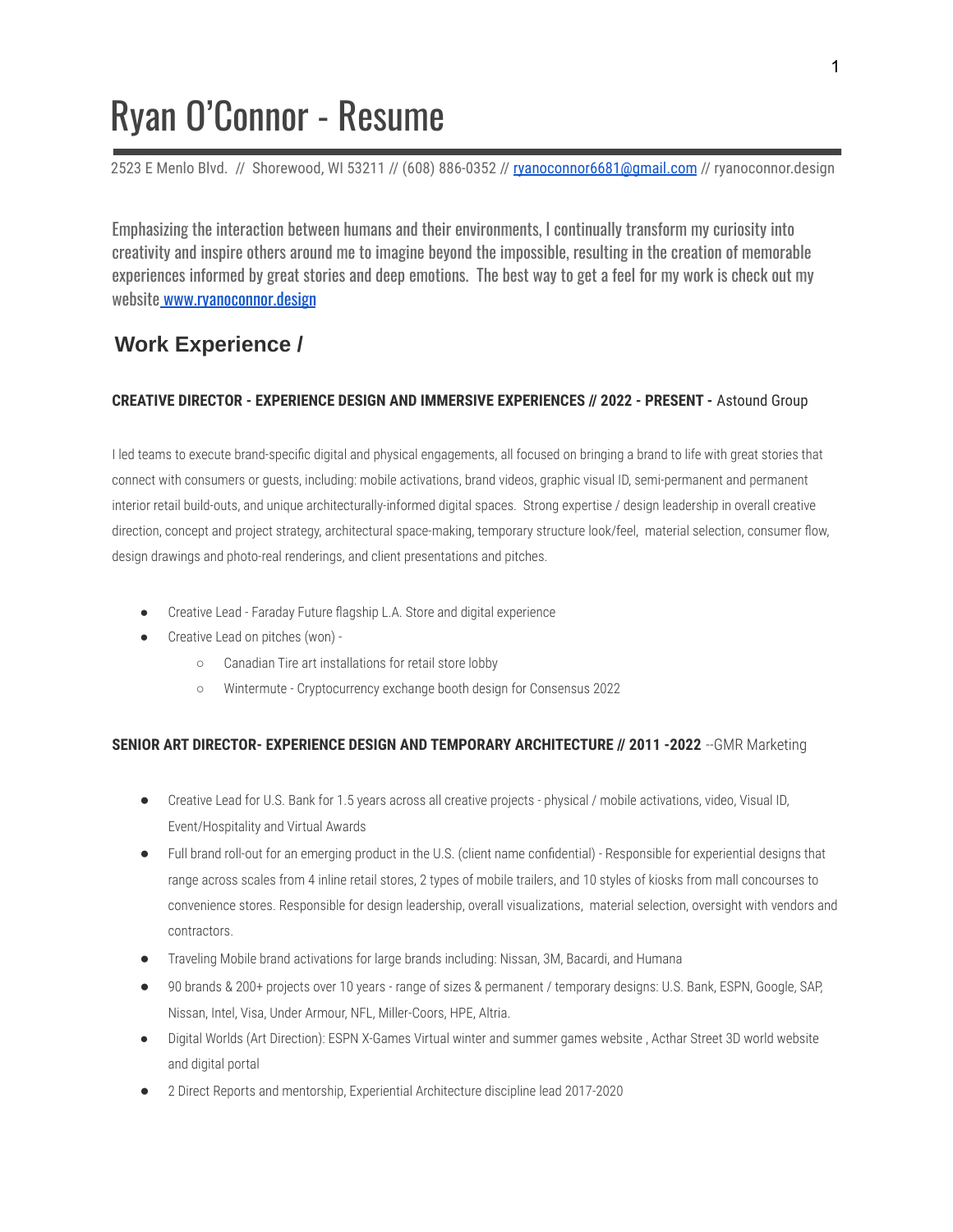#### **PARTNER & DESIGNER // 2009 - 2014** -- Design Fugitives

Co-founder of a boutique art, design and fabrication studio based in downtown MIlwaukee. Launched the company by leading branding, website design, client meetings, overall business direction and staff payroll, seeing initial growth from start up with no revenue to annual revenues of \$500,000 in 2015. Co-designed and managed fabrication of major interior sculpture projects still on display .

**FREELANCE DESIGNER // 2008-present** -- Various Clients: Architecture services, Website design services and Prototyping CAD services. Freelance design for various architectural offices, businesses, and individual clients to provide architectural visualizations and architectural drawings for permit review, branding, digital CAD prototyping, and most recently part design for local motorcycle fabricator. Development and launch of "Your Architecture Friend," an online-only architectural consultation business. .

**ADJUNCT PROFESSOR - ARCHITECTURE // 2008 - 2010** -- University of Wisconsin - Milwaukee School of Architecture & Urban Planning

Taught undergraduate and graduate level design studios, including my own topic studio (*"Transient Studio: on Temporality, Scale and Movement*) and the prestigious Marcus Prize Studio in 2010 (*"Forecasting Milwaukee For The Urban Age" with Alejandro Aravena of Chile*).

## **Community /**

#### **Design Review Board // 2019 - present** -- Village of Shorewood

Volunteer position to evaluate and recommend design changes to commercial and residential construction projects to maintain an aesthetic fit into the urban fabric of the village

# **Education /**

MASTER OF ARCHITECTURE // 2007 -- University of Wisconsin - Milwaukee School of Architecture & Urban Planning

● Henry Adams Medal, from the American Institute of Architects, recognizing the top graduating student

**B.S. ARCHITECTURAL STUDIES // 2003** -- University of Wisconsin - Milwaukee School of Architecture & Urban Planning

- Summa Cum Laude; Dean's Honors
- Certificate in Urban Planning
- Studies in Structural Engineering for 18 months (Milwaukee School of Engineering 1999 2000)

**CONTINUING EDUCATION // 2019** -- IDEO U - *Cultivating Creative Collaboration* Certificate